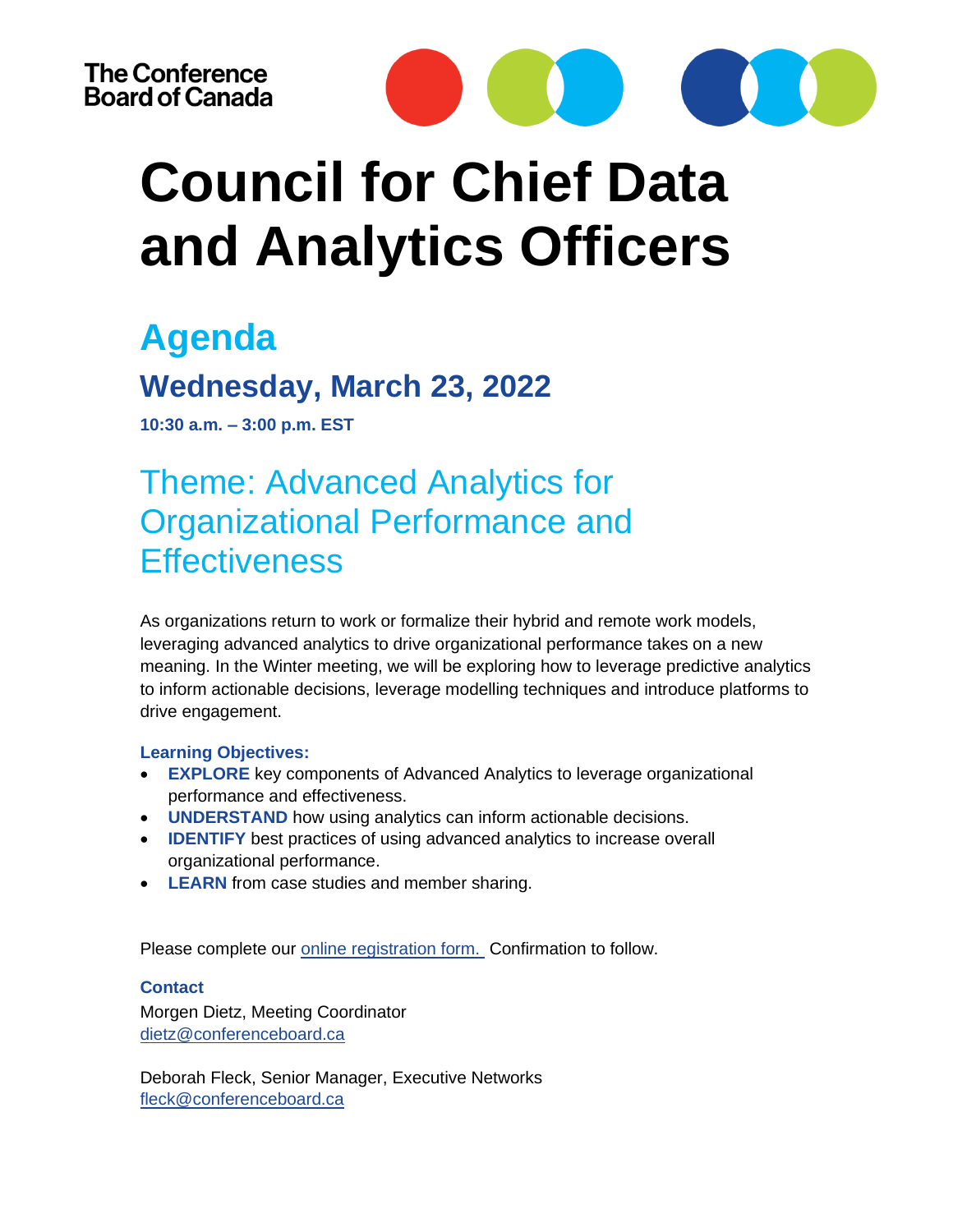

## **Schedule**

| <b>Welcome and Opening Remarks</b><br>$10:30$ a.m. |
|----------------------------------------------------|
|----------------------------------------------------|

#### **10:45 a.m. What are Today's Most AI-fueled Organizations Doing Differently to Drive Success?**

Artificial intelligence (AI) has made the leap to practical reality and is quickly becoming a competitive necessity for most businesses. However, many leaders have questions about what AI can do for them. It's no secret that to thrive, businesses need to adapt to changing market and customer requirements. This holds even more true in a world that has been rapidly moving towards digitalization and tech automation.

Join Mukul Ahuja, AI Strategy practice leader at Omnia AI, Deloitte Canada's AI business on key findings from the AI Dossier and the Global State of AI in the Enterprise  $4<sup>th</sup>$  Edition Reports. Hear how enterprise-wide transformation and strategic initiatives happening inside organizations are using AI to drive value. In this session, Mukul will explore the behaviours of companies who are leveraging AI, share with you what AI can achieve in a business context now and in the future, and discuss how deployment of organizational AI capabilities can support smarter business decision-making.

Mukul Ahuja, Partner, AI Strategy Leader, Omnia AI Deloitte Canada

#### **11:30 a.m. Crawl, Walk, Run: Experiences Along the Journey Towards Predictive People Analytics**

Rena Rasch, Senior Manager, Predictive and Advance People **Analytics Medtronics** 

Predictive people analytics are especially valuable to organizations, but only 1 in 5 people analytics team leaders reports using predictive modeling to identify future talent risks. This disparity may be caused by the many obstacles on the journey to this level of analytical maturity. In this session, Rena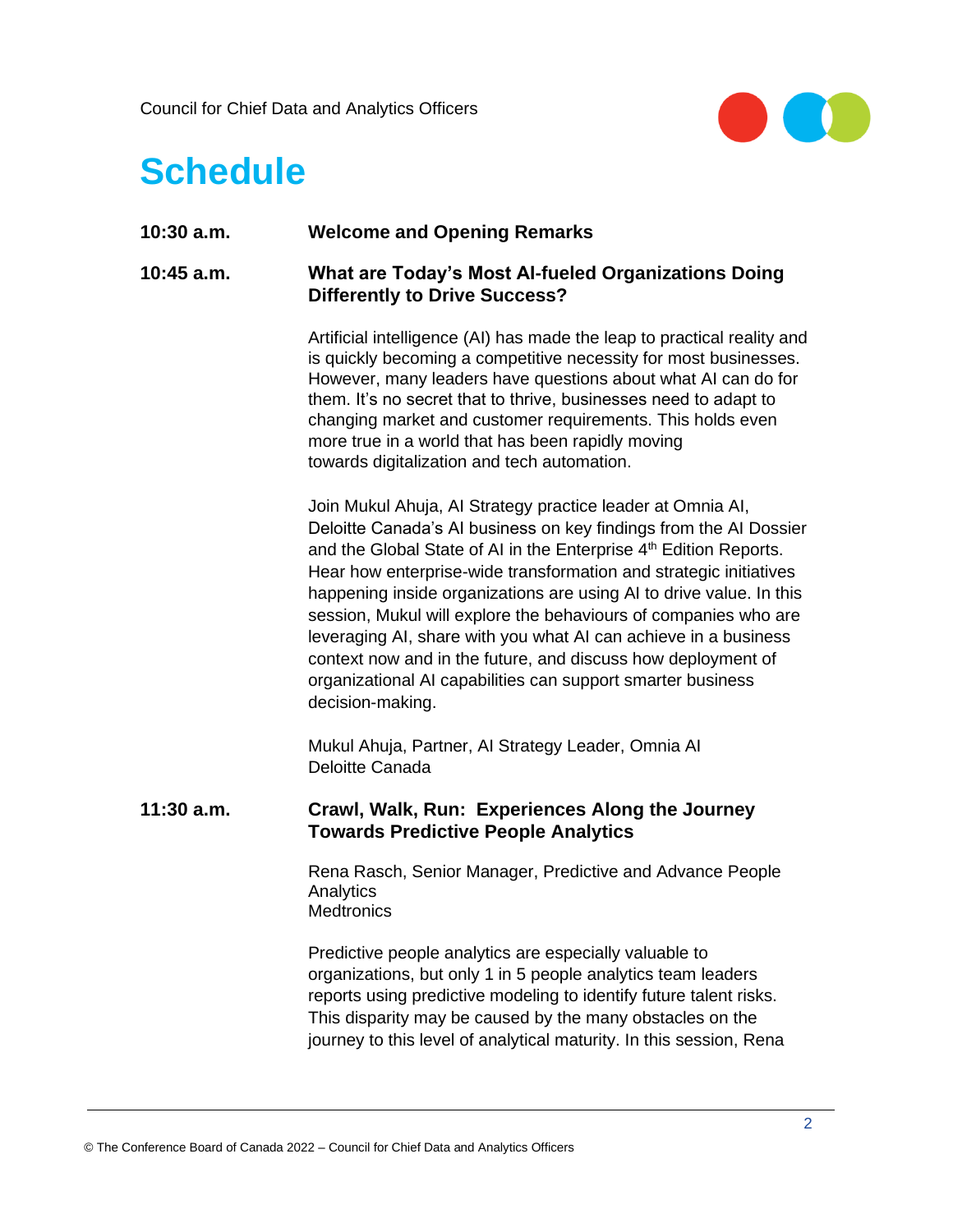

will share lessons learned from five HR use cases, including 1) inclusion, diversity & equity, 2) director+ leadership retention, 3) manager effectiveness, 4) employee sentiment, and 5) strategic workforce planning . In this session, Rena will cover themes of talent, technology, data privacy, legal issues, and adoption. Audience members will take away a better understanding of the challenges and resolutions along the journey toward predictive people analytics.

- **12:15 p.m.** Lunch Break
- **1:00 p.m. Trustworthy AI (Ethics)**

Michael Pascu, Senior Consultant, AI Strategy Noel Corriveau, Manager, Data Analytics and AI Strategy Kovi Padayachee, Lead Omnia AI Deloitte Canada

**1:45 p.m.** Break

#### **1:50 p.m. The Continuous Office and The Power of Data in Workspace and Facilities Decision Making**

The purpose of this case study is to hear how organizations are using data and analytics to best inform how to maximize/optimize their physical footprint. Kathy and Paul will each provide different perspectives – Kathy will present on The Continuous Office providing a data driven approach to the evolving workplace. Brian will present on operationalizing the data for decision making.

Kathy Paul, Vice-President, Workplace Solutions Brian Drewett, Senior Vice-President, Facility Management Office **BGIS** 

**2:35 p.m.** Break

#### **2:40 p.m. Data Analytics for Building Performance Optimization**

The building industry is faced with mounting pressure to decarbonize its operational footprint, while at the same time dealing with the rising expectations to strive for operational excellence. In this session, the use of advanced analytics and